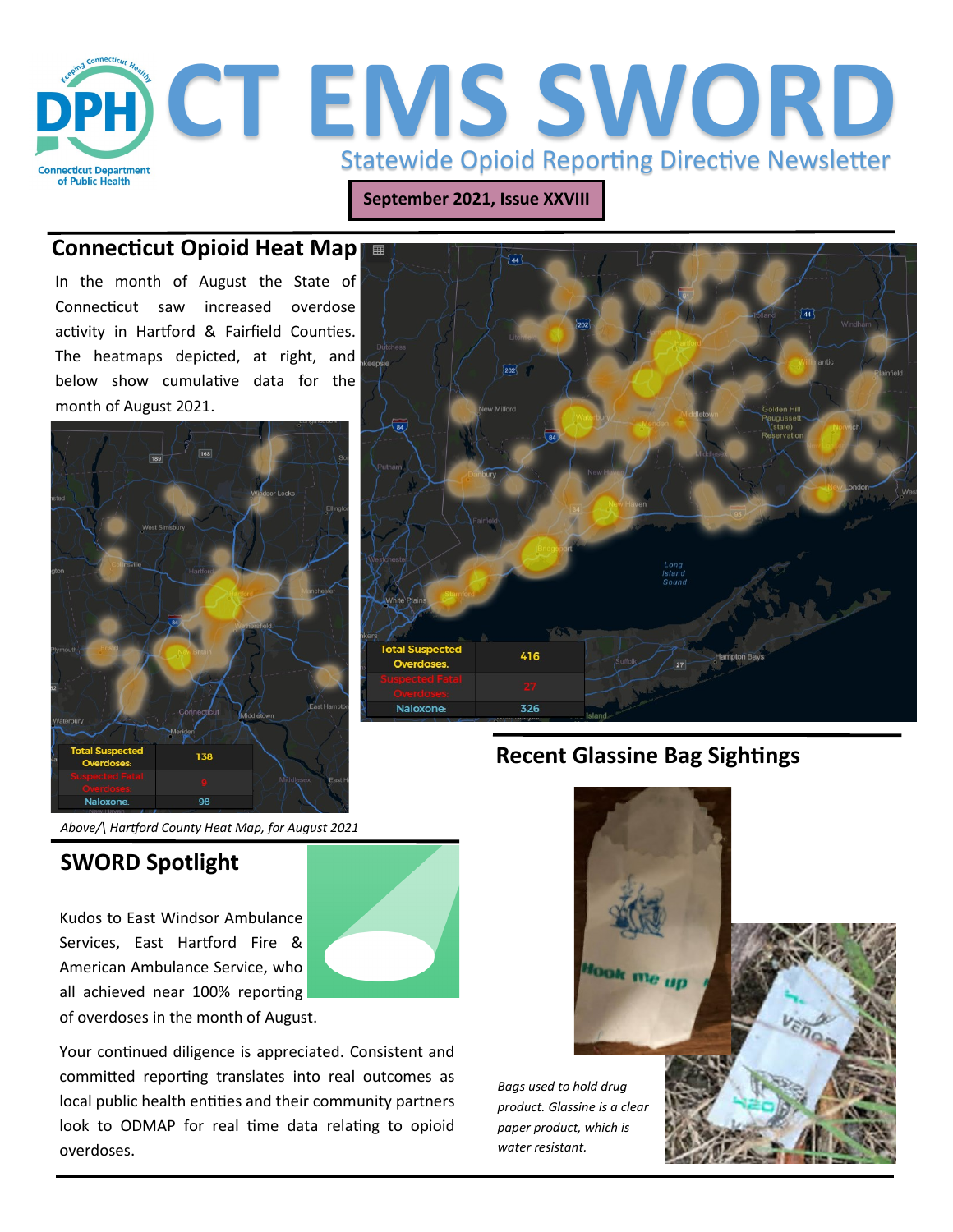

Left: < Total count of emergency department visits related to suspected overdoses with any opioid\*. This data shows counts for **August 2021** for the state of Connecticut.

Right: > Total count of emergency department visits related to suspected overdoses with any opioid\*. This data shows total counts for the **previous 90 days** for the state of Connecticut.



*Data, above, represents the total count of emergency department visits (Syndromic Surveillance) related to prescription and illicit opioid drug overdoses. Data reflects overdoses based on town/city resident. It does not include non-resident overdoses. Data subject to change.*



*\*Suspected overdoses involving any opioid include prescription and illicit opioids.*

## **SWORD Statewide Reporting August 2021**

In the month of May 2021, there were 416 calls to the Connecticut Poison Control Center (CPCC) for SWORD. Of these calls, 389 were non-fatal and 27 resulted in fatalities. There were 326 total naloxone administrations: 175 non-fatal multiple doses of naloxone administered, 137 non-fatal single dose naloxone, and 72 non-fatal with no naloxone administered. There were seven (5) non-fatal with "unknown" naloxone administered. Of the 27 fatalities, ten (10) received multiple doses of naloxone, four (4) received single dose, and twelve (12) with no naloxone administered, and one (1) was unknown.

The 416 cases involved suspected overdoses from all of our counties: Fairfield (87), Hartford (138), Litchfield (18), Middlesex (20), New Haven (91), New London (34), Tolland (15), and Windham (13).

\*Numbers subject to change **\*TIP: Store the CPCC number in your cell for ease of use! 1-800-222-1222**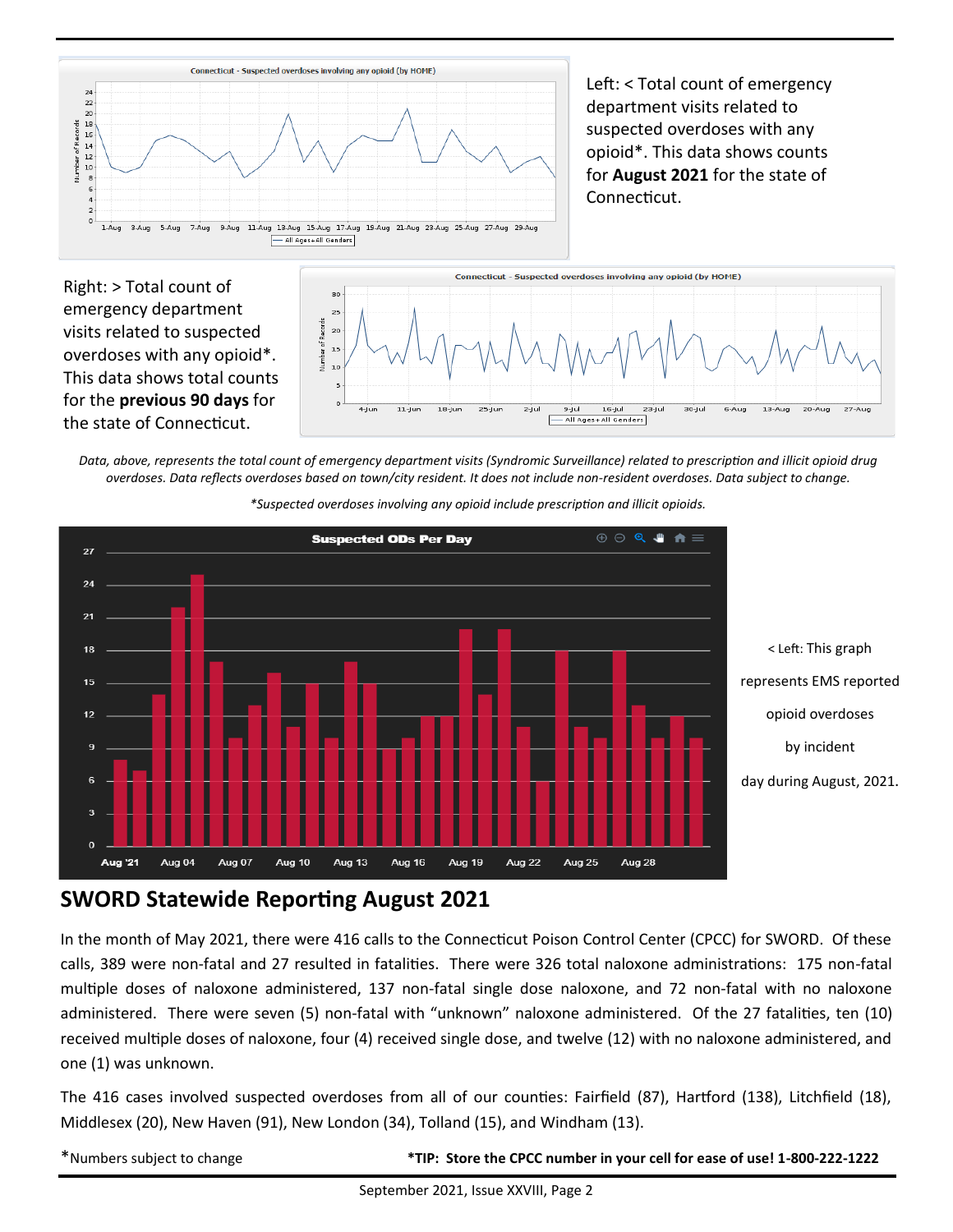### **Data a Deeper Dive**

Fentanyl Contaminated Cocaine

EMS crews recently reported to Connecticut Poison Control a 911 response where four patients were found overdosed. All required naloxone. Three of the patients were successfully revived. The fourth, who was found in cardiac arrest and had pulses restored, died several days later in the hospital after being taken off a ventilator. The call was significant because EMS reported that the patients who were revived with naloxone denied the use of opioids stating that they had only drunk alcohol and snorted cocaine. Subsequently there were two other calls in the area where patients reported similar stories. This information precipitated a situational awareness advisory being sent to the local public health department. Local harm reduction workers were also notified of the events.

Mass overdose scenes where patients who claimed to have only used cocaine, but required resuscitation with naloxone have become more common in recent months. The New York Times reported six overdose deaths related to contaminated cocaine in around South Fork, Long Island. In Los Angeles, three people died and a fourth was hospitalized in a similar incident. Here in

Connecticut, over the past year, we have received an increasing number of reports of single overdoses from people believing they were only using cocaine, who required naloxone for resuscitation.

There has been much speculation about the cause of these overdoses. Are dealers deliberately lacing the cocaine with fentanyl? Or is the fentanyl getting in the cocaine through cross contamination due to poor cleaning techniques of the grinders, sifters, and scales and other equipment and surfaces used to mix and package the drugs by dealers who sell both cocaine and fentanyl?

Harm reduction groups are messaging their clientele who only use cocaine to be careful when using cocaine, to never street drugs use alone and always have naloxone available .

It is vitally important the EMS report these and all suspected opioid overdoses to the Connecticut Poison Control Center. Multiple overdose scenes, which make up only 2% of the SWORD calls into the CPCC, are particularly significant for awareness of highly lethal drug mixes.



# **Suspected OD's** by month June 2019-August 2021

September 2021, Issue XXVIII, Page 3